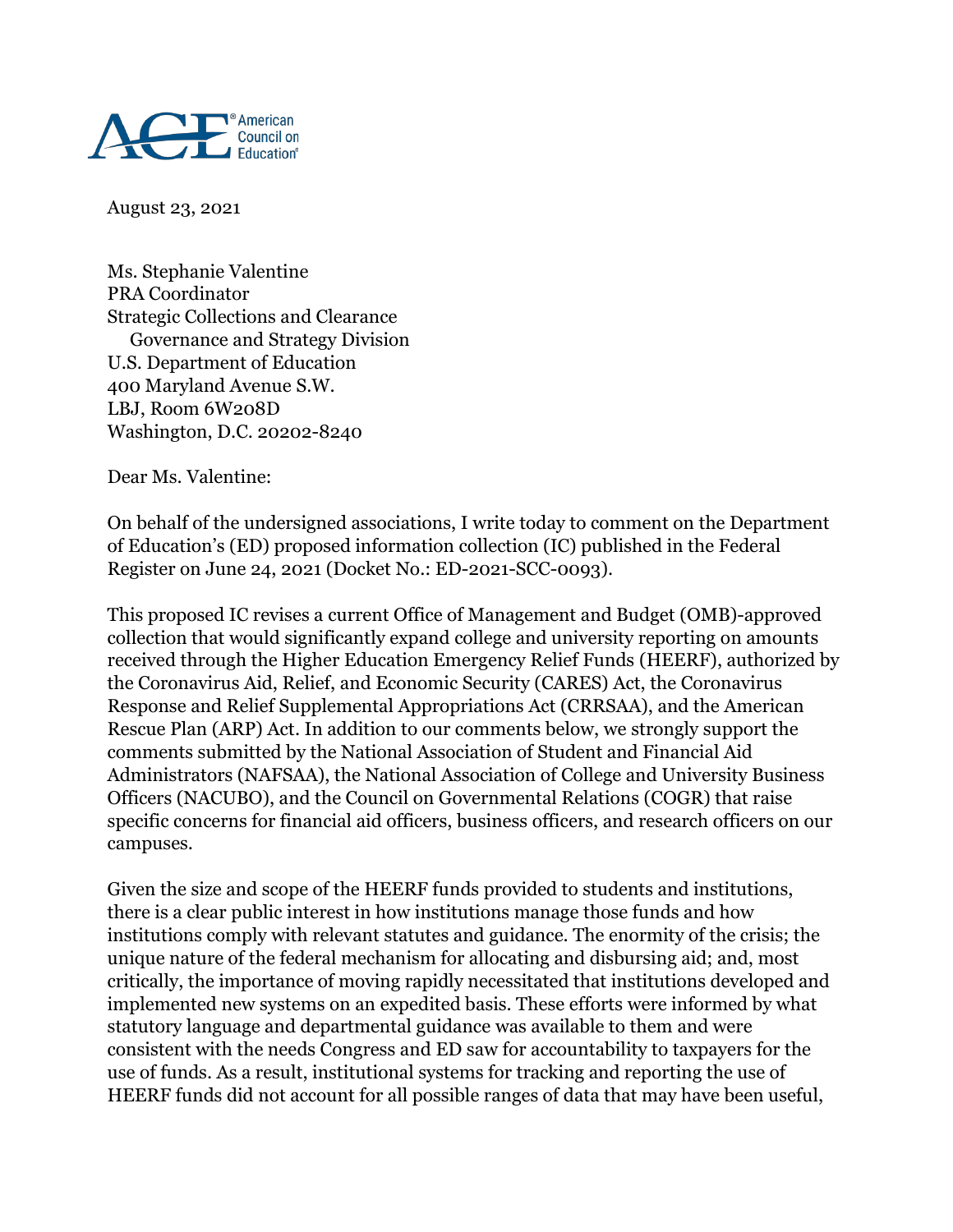but were instead focused on what they knew was specifically required. For that reason, we are concerned with the expanded breadth and depth of the revised reporting requirements relative to the existing requirements, and believe these requirements may be beyond the reasonable ability of institutions to comply with.

Due to the unique nature of the HEERF programs and the speed with which they were implemented, considerable challenges exist for institutions in detailing certain, specific elements of their usage, particularly around the reporting of student grants by IPEDS race/ethnicity categories, including providing information on students who did not receive HEERF emergency grants funds, and assigning revenues lost to one of several IPEDS expenditure categories.

The statutes specify a priority for student emergency grants to students with exceptional need and encouraged institutions to distribute that aid to students as quickly as possible. In many cases, institutions also needed to disburse these funds using newly constructed systems to, among many goals, avoid applying any funds to outstanding student account balances. As a result, institutions may not have collected the student demographic information ED has requested nor anticipated the necessity of doing so given the lack of reference to such a reporting requirement in statute. Some of this data may have been captured by institutions, but different elements of the data are contained in separate systems that would be very burdensome in most situations, and impossible in others, to match. Additionally, the requirements to track information on unaided students understandably poses particular problems for compliance as there is no "use" of HEERF amounts for those students for institutions to track and report.

We also believe that there is no need to revise the method for reporting institutional uses of funding to replace lost revenues, and that such uses are appropriately accounted for in the existing OMB-approved IC. The changes proposed in the new IC would require institutions to allocate lost revenues due to reduced enrollments among several expenditure categories. Such a change is likely to instead cause confusion and obscure a clear accounting of institutional usage of funds for this purpose. The new reporting method proposed in the IC assumes that there is a link between lost revenues covered by HEERF, and subsequent campus expenditures. However, this is not the case - in large part the lost revenues recovered through HEERF simply are returned to an institution's general fund without further accounting, which is in compliance with current HEERF guidance. Once this transfer has occurred, there is no institutional ability to track the specific use of the HEERF funds and doing so would require a significant restructuring of campus accounting systems. Given that tracking HEERF funds in this manner was not previously indicated in statute or guidance, institutions reasonably did not undertake such a complicated and expensive restructuring in anticipation of a requirement they were not aware of, and would not be able to reconstruct the proposed accounting for reporting purposes retroactively.

As referenced in the Federal Register notice, ED estimates that the proposed changes